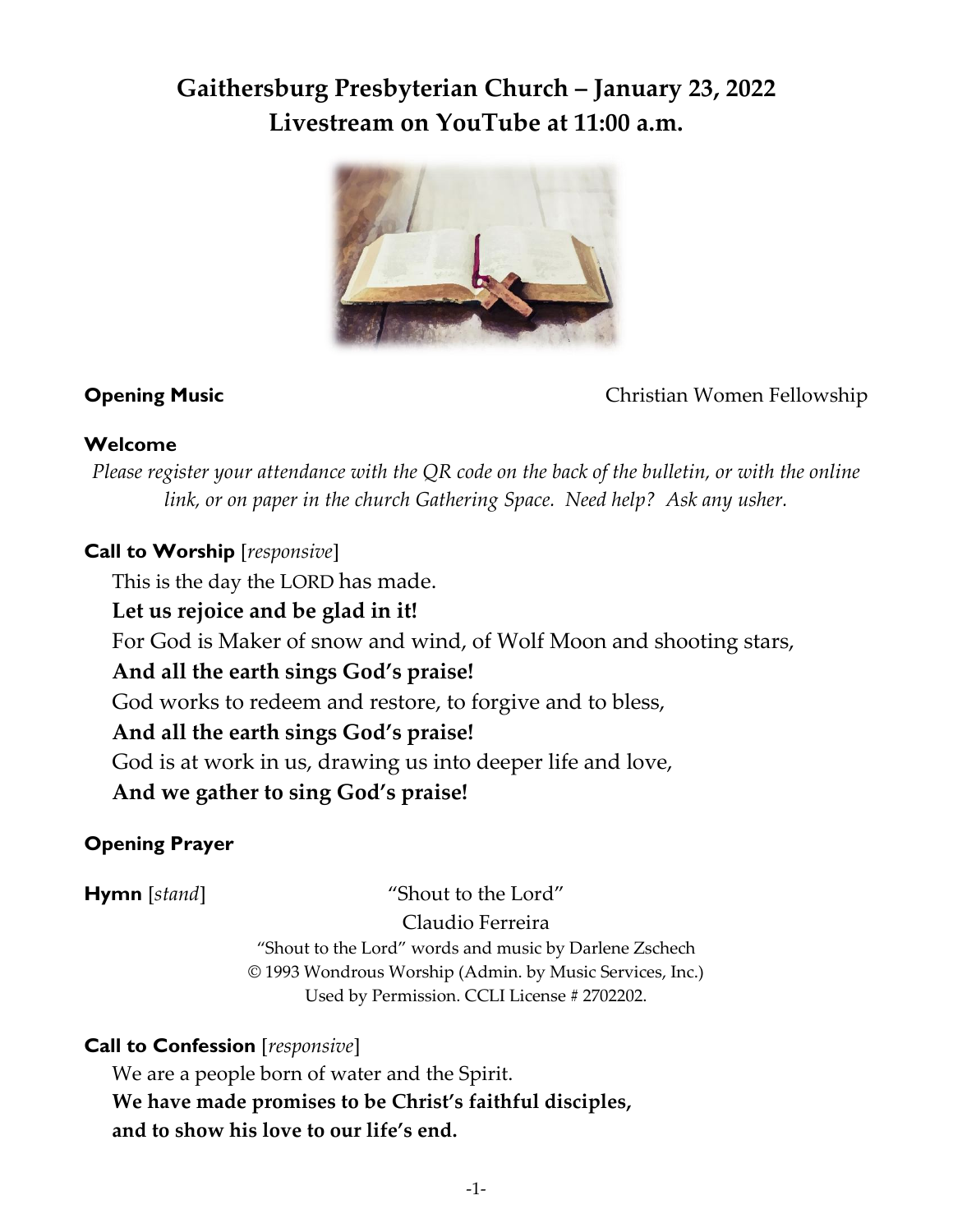Although we do not keep these promises perfectly, God's faithful love endures forever and helps us grow in grace. Rejoicing in that grace, let us confess our sin.

## **Prayer of Confession** [*together*]

**Gracious God, our sins are too heavy to carry, too real to hide, and too deep to undo. Forgive what we regret, what our hearts can no longer bear, what consumes us with guilt. Set us free from a past that we cannot be change; open to us your future in which we can be changed; and grant us grace to grow more and more in your image, through Jesus Christ, the light of the world. Amen.**

[*Silence for Personal Prayer*]

#### **Assurance of Pardon** [*responsive*]

Friends, this is Good News!

God, who is rich in mercy, and out of great love for humanity,

### **Made us alive when God raised Jesus from the dead.**

Jesus now lives in us, by the power of the Holy Spirit.

So let us live, until the end of our days, to the praise of God's glory! Amen.

## **We Listen to God's Word**

#### **Children's Message Children's Message** *Carolyn Hayes*

#### **Scripture Psalm 40:1–4a (The Message)**

**1-3** I waited and waited and waited for GOD.

At last he looked; finally he listened.

He lifted me out of the ditch,

pulled me from deep mud.

He stood me up on a solid rock

to make sure I wouldn't slip.

He taught me how to sing the latest God-song,

a praise-song to our God.

More and more people are seeing this:

they enter the mystery,

abandoning themselves to GOD.

**4-5** Blessed are you who give yourselves over to GOD,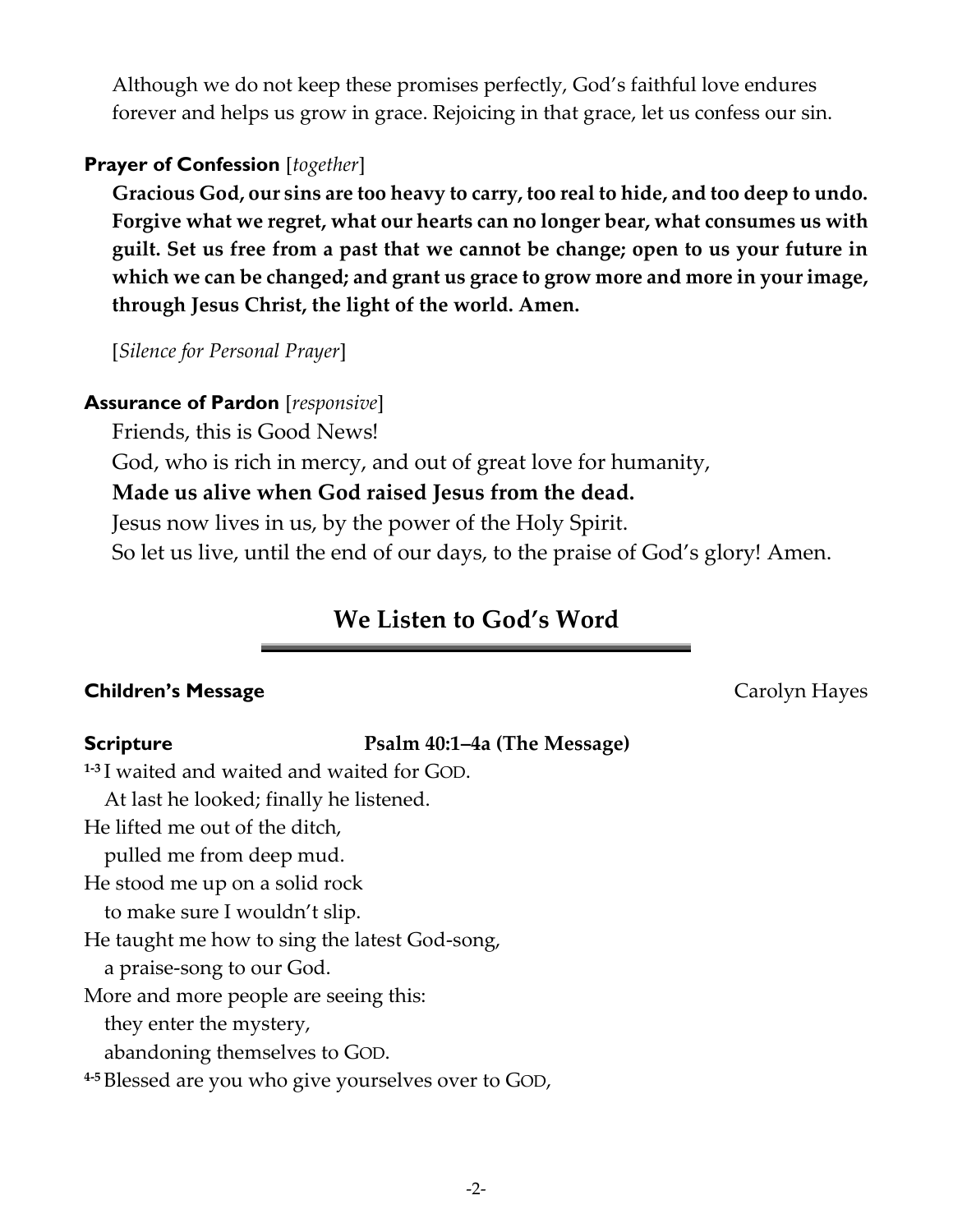### **Romans 6:5–11**

**<sup>5</sup>** For if we have been united with him in a death like his, we will certainly be united with him in a resurrection like his. **<sup>6</sup>**We know that our old self was crucified with him so that the body of sin might be destroyed, and we might no longer be enslaved to sin. **<sup>7</sup>** For whoever has died is freed from sin. **<sup>8</sup>** But if we have died with Christ, we believe that we will also live with him. **<sup>9</sup>**We know that Christ, being raised from the dead, will never die again; death no longer has dominion over him. **<sup>10</sup>** The death he died, he died to sin, once for all; but the life he lives, he lives to God. **<sup>11</sup>** So you also must consider yourselves dead to sin and alive to God in Christ Jesus.

The Word of God for the people of God. **Thanks be to God.**

**Sermon Deciding to Live** Rev. Mary Beth Lawrence

## **We Respond to God's Grace**

| <b>Music for Reflection</b>                                | "The Mighty Oak"                                                                         | by Ellen Gira |
|------------------------------------------------------------|------------------------------------------------------------------------------------------|---------------|
| <b>Invitation to Generosity and Prayer of Thanksgiving</b> |                                                                                          |               |
| <b>Ordination and Installation of Church Officers</b>      |                                                                                          |               |
| There are different gifts,                                 |                                                                                          |               |
| But it is the same Spirit who gives them.                  |                                                                                          |               |
| There are different ways of serving God,                   |                                                                                          |               |
| But it is the same Lord who is served.                     |                                                                                          |               |
| Each leader is given certain gifts by the Spirit           |                                                                                          |               |
| To use for the common good.                                |                                                                                          |               |
| Together we are the Body of Christ                         |                                                                                          |               |
| And individually, members of him.                          |                                                                                          |               |
| <b>Presentation of Candidates</b>                          |                                                                                          |               |
|                                                            | The church ordains the following people as elders, and installs them to active service:  |               |
|                                                            | Patrick Keziah, Emmanuel Mbaiti, Laurie Wallace-Lanham                                   |               |
|                                                            | <u>The church installs to active service those previously ordained as elders</u> :       |               |
| Joseph Nana, Annette Ward.                                 |                                                                                          |               |
|                                                            | The church ordains the following people as deacons, and installs them to active service: |               |

Robert Gunderson, Kathryn Lebold, Elizabeth (Lisa) Whitehead